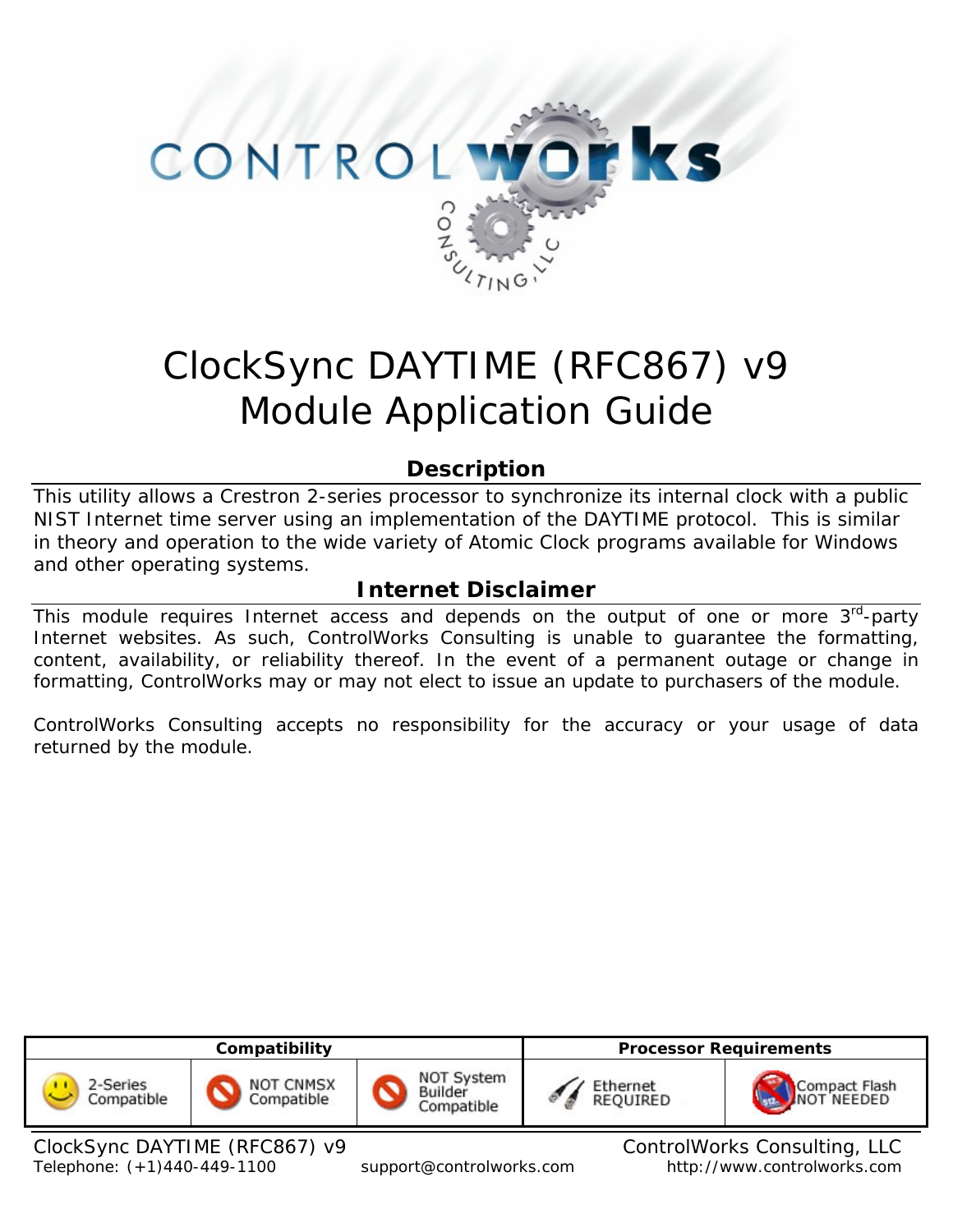# **Module Application**

NOTE: There are numerous possible implementations of the DAYTIME protocol. This module supports *only* the response format used by NIST time servers. This module may not function as expected using servers other than those specified below.

This utility replaces the extended clock driver. Do not place any other clock driver in the program. This utility will set the processor's date and time. The time will be adjusted every morning at 2am. You may also manually force a poll by pulsing the "time\_server\_connect" input.

The Crestron processor should be running cuz 3.117 or higher.

DNS servers must be declared on the Crestron processor. Use the Viewport command ADDDns or the menu under Functions -> Set Up Control System IP Information -> Advanced. For best results, use the DNS servers provided by the ISP of the connection you are trying to monitor. If these are unavailable, you can use 216.175.203.18 and 216.175.203.27, which were used in the test and debug process of this module.

# **SETUP INSTRUCTIONS:**

Create a TCP/IP Client connections to time-a.nist.gov and utcnist.colorado.edu. Both connections should be on TCP port 13. Make connections as listed below and enjoy.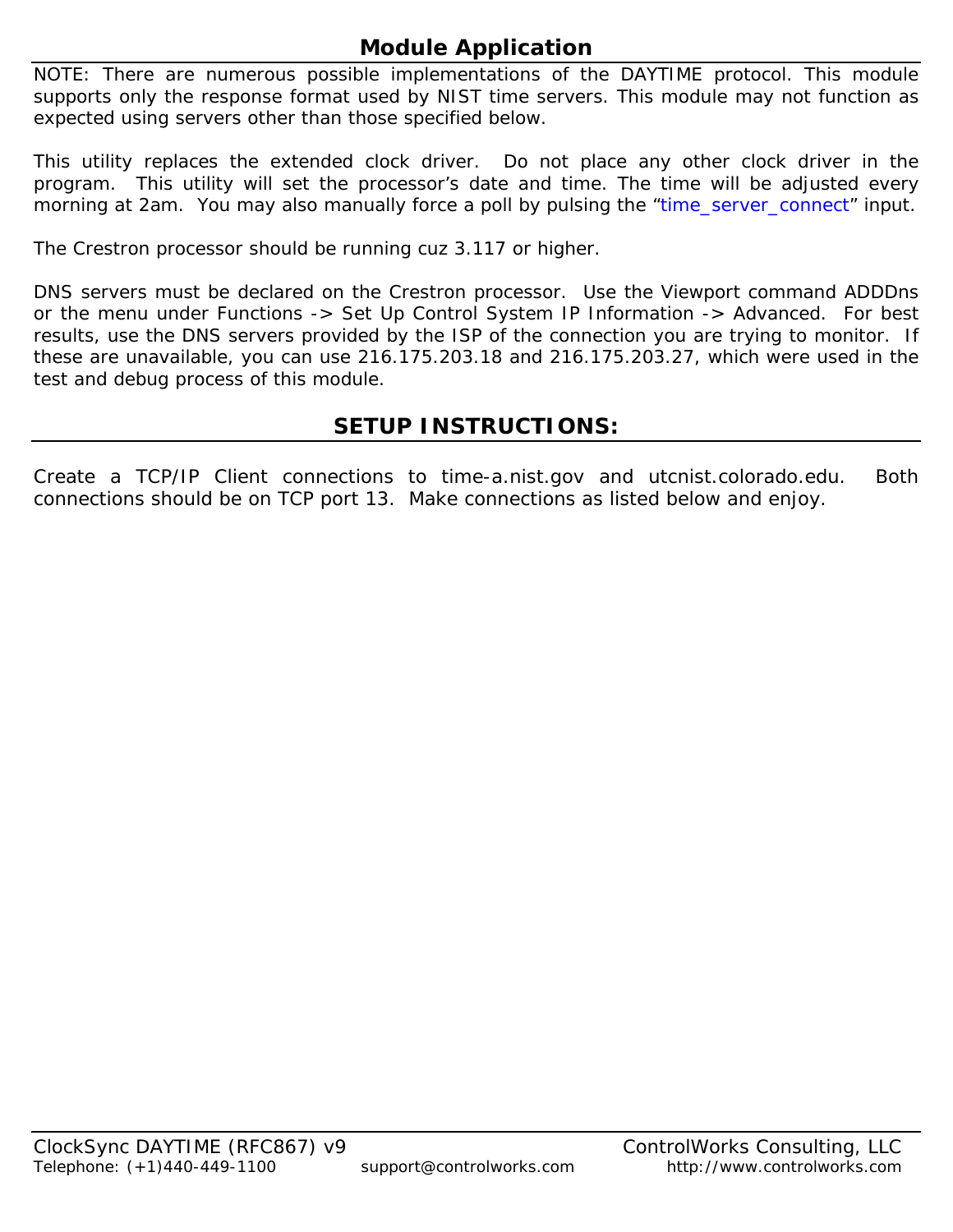# **Signal and Parameter Descriptions**

Bracketed signals such as "[signal\_name]" are optional signals

### **DIGITAL INPUTS**

[poll\_time] .............................................................. pulse to force poll. Optional, since polling is automated for 2am.

## **ANALOG INPUTS**

|  | time_server_1_connection_status  tie to status output of TCP/IP client1 |  |  |  |
|--|-------------------------------------------------------------------------|--|--|--|
|  | time_server_2_connection_status  tie to status output of TCP/IP client2 |  |  |  |

## **SERIAL INPUTS**

## **DIGITAL OUTPUTS**

| either time server                         |
|--------------------------------------------|
|                                            |
| successfully set using either time server. |
|                                            |
|                                            |
| UDP socket                                 |
|                                            |

## **ANALOG OUTPUTS**

This module does not utilize any analog outputs.

## **SERIAL OUTPUTS**

| messages |
|----------|
|          |
|          |
|          |

## **PARAMETERS**

| GMT (i.e. Eastern US is -5d, Central US is -6d)                                                                                                                                                                                                                                                                                  |
|----------------------------------------------------------------------------------------------------------------------------------------------------------------------------------------------------------------------------------------------------------------------------------------------------------------------------------|
| unsigned value indicating the amount of time that the<br>module should wait before rolling over to the next time<br>server or declaring failure. If this time expires while<br>trying server $#1$ , server $#2$ will be tried. If the time<br>expires while trying server $#2$ , the [time_set_failure]<br>output will be pulsed |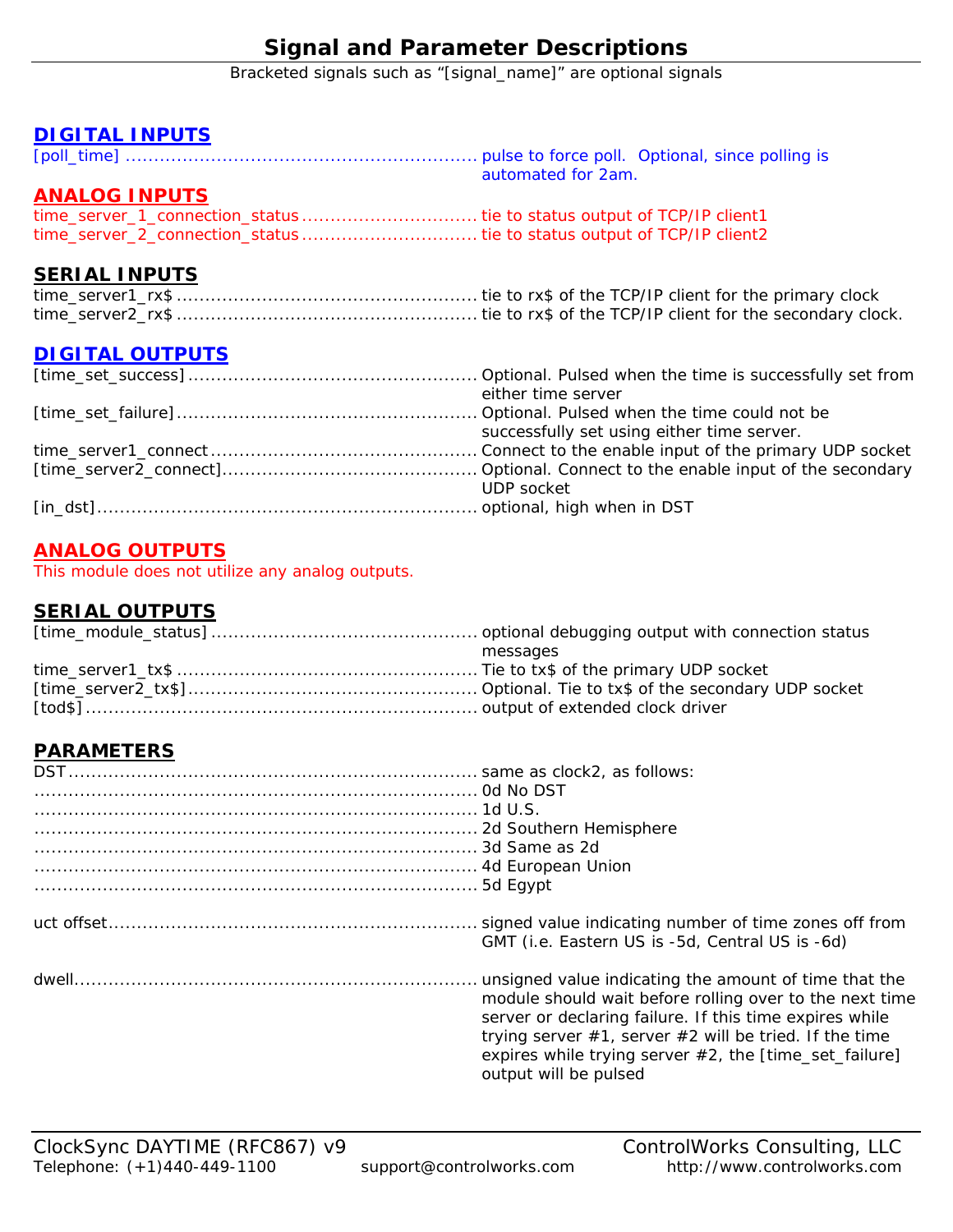This module is supported by ControlWorks Consulting, LLC. Should you need support for this module please email support@controlworks.com or call us at 440-449-1100. ControlWorks normal office hours are 9 AM to 5 PM Eastern, Monday through Friday, excluding holidays.

Before calling for support, please ensure that you have loaded and tested operation using the included demonstration program and touchpanel(s) to ensure that you understand the correct operation of the module. It may be difficult for ControlWorks to provide support until the demonstration program is loaded.

Updates, when available, are automatically distributed via Email notification to the address entered when the module was purchased. In addition, updates may be obtained using your username and password at http://www.thecontrolworks.com/customerlogin.aspx.

# **Distribution Package Contents**

The distribution package for this module should include:

ClockSync DayTime (RFC867) v9 help.pdf .................... This help file ControlWorks Clocksync DayTime (RFC867) v9.UMC ...... Crestron user module to insert in program ControlWorks ClockSync RFC867 DayTime Processor v9.usp SIMPL+ used with ClockSync DayTime Module ControlWorks ClockSync RFC867 DayTime Processor v9.ush SIMPL+ used with ClockSync DayTime Module ControlWorks ClockSync DayTime (RFC867) v9 demo.smw Example program (PRO2)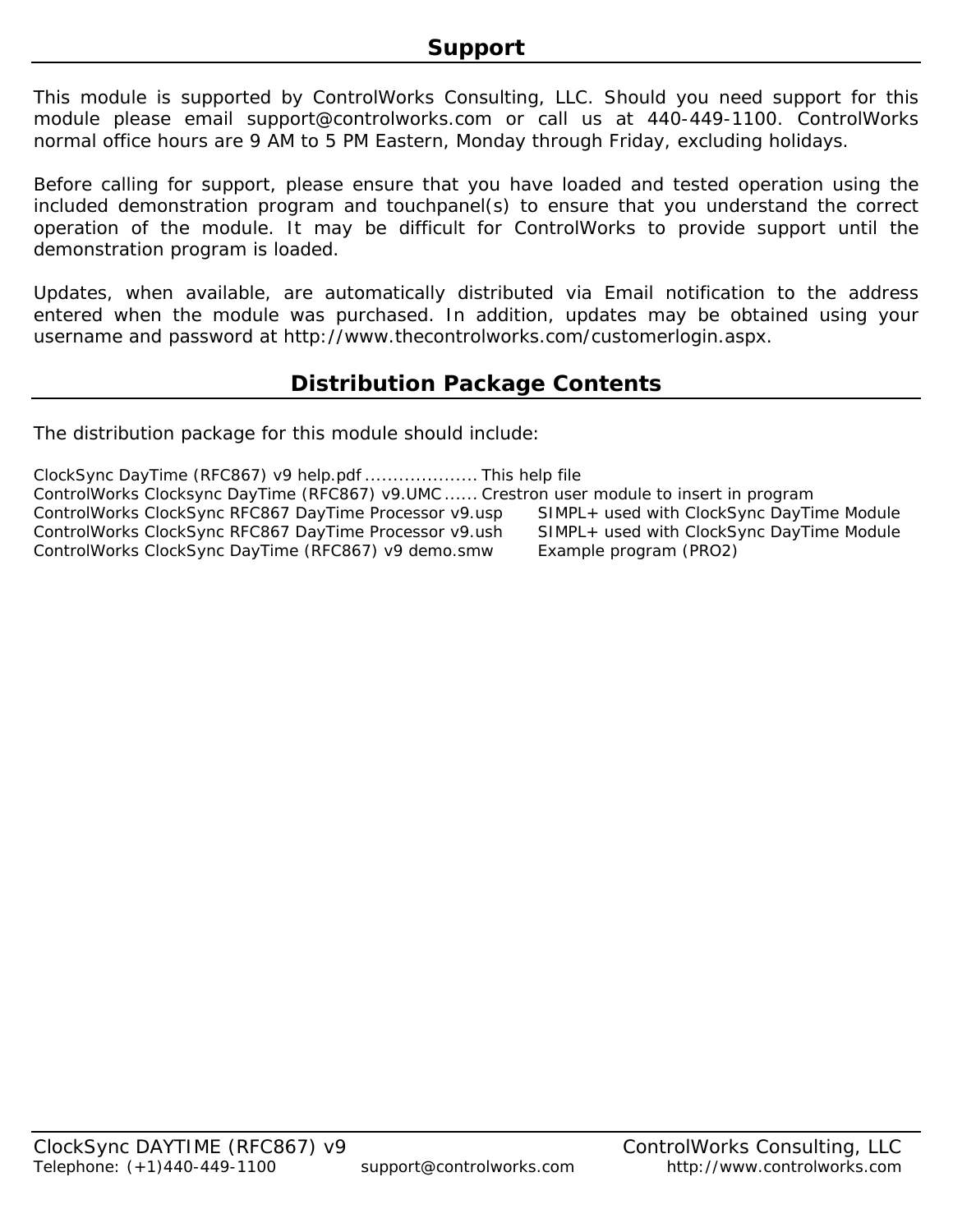- V9 lincoln@controlworks.com 2006.04.05 No changes since V7 for this module. Changes made in RFC868 and RFC2030 modules
- lincoln@controlworks.com 2006.01.31 Implemented revised Test DNS logic
- V8 lincoln@controlworks.com 2005.11.02 No changes since V7 for this module. Changes made in RFC868 and RFC2030 modules
- V7 lincoln@controlworks.com 2005.10.03 Reformatted for commonality with other TimeSync clients Added date parsing/setting Added DNS lookup testing Changed automated time check to 2am for commonality with other clients
- V6 bob@controlworks.com Fixed DST issue
- V5 tom@controlworks.com Fixed hour offset issue
- V4 tom@controlworks.com Resolved logic wave bug introduced in V3
- V3 tom@controlworks.com Added automated 6am time check Internalized clock2 functions Internalized time zone initialization Remove SIMPL+ and convert to SIMPL only Changes in NIST response format
- V2 tom@controlworks.com Internal release only
- V1 tom@controlworks.com and bob@thecontrolworks.com First release